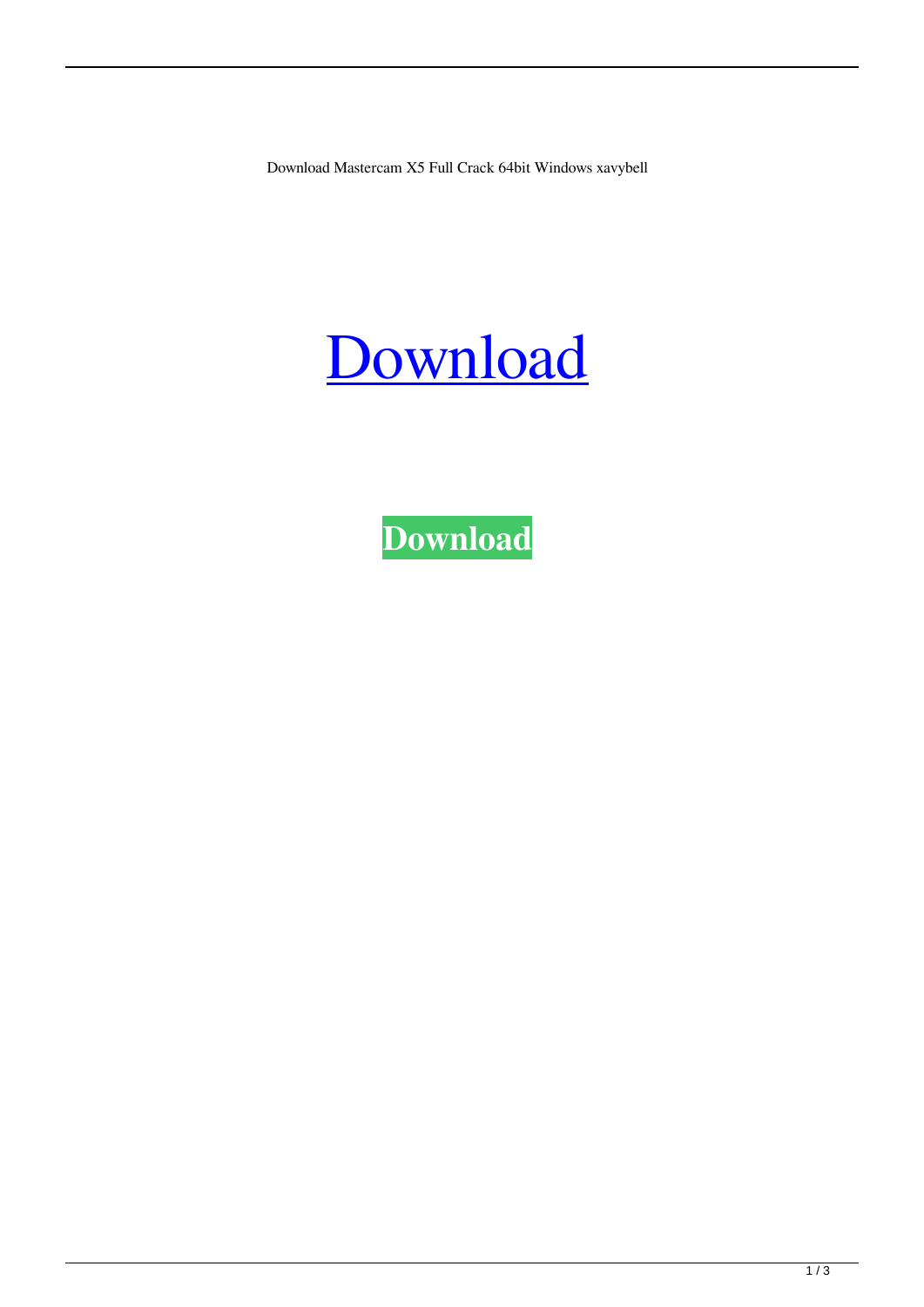- you need to download and install EAGLE's windows drivers for the 64 bit version of camstudio. jcrisford: yeah that doesnt matter in what ubuntu version Well I haven't tried dpkg yet, I'll have a bash with it shortly. pr0d: you can't copy the.deb files over pr0d, The.deb is not a Linux thing; it's a Unix thing. So I just need to create the file then? ah yes. pr0d: you should not use the.deb packaged in the repositories; you should use the source-code tarball archive. I don't know if this will work but you might try "cd /tmp; tar -xvf " pr0d: the.deb needs to be built from the source code (which means you need the tar.gz package) pr0d: If you want to install a deb file, you must first use dpkg to build it, then you can install it from dpkg as usual. Ok the.deb file needs to be installed in a directory of dpkg, is that right? So can I not just extract it into dpkg? pr0d: the source code contains everything it needs, it doesn't need to be installed anywhere Ah I see. Ok, i understand, just installing the.deb is irrelevant. I guess I'll be going for xbps-unknown-1.75 then :) Thanks for the help! pr0d, it's a warning, but be sure to read carefully the readme ioria, that was the first thing I looked at. :) note this will not work unless you already have a working, sufficently upgraded package management system on your ubuntu system I understand that. pr0d, ok But now I can just